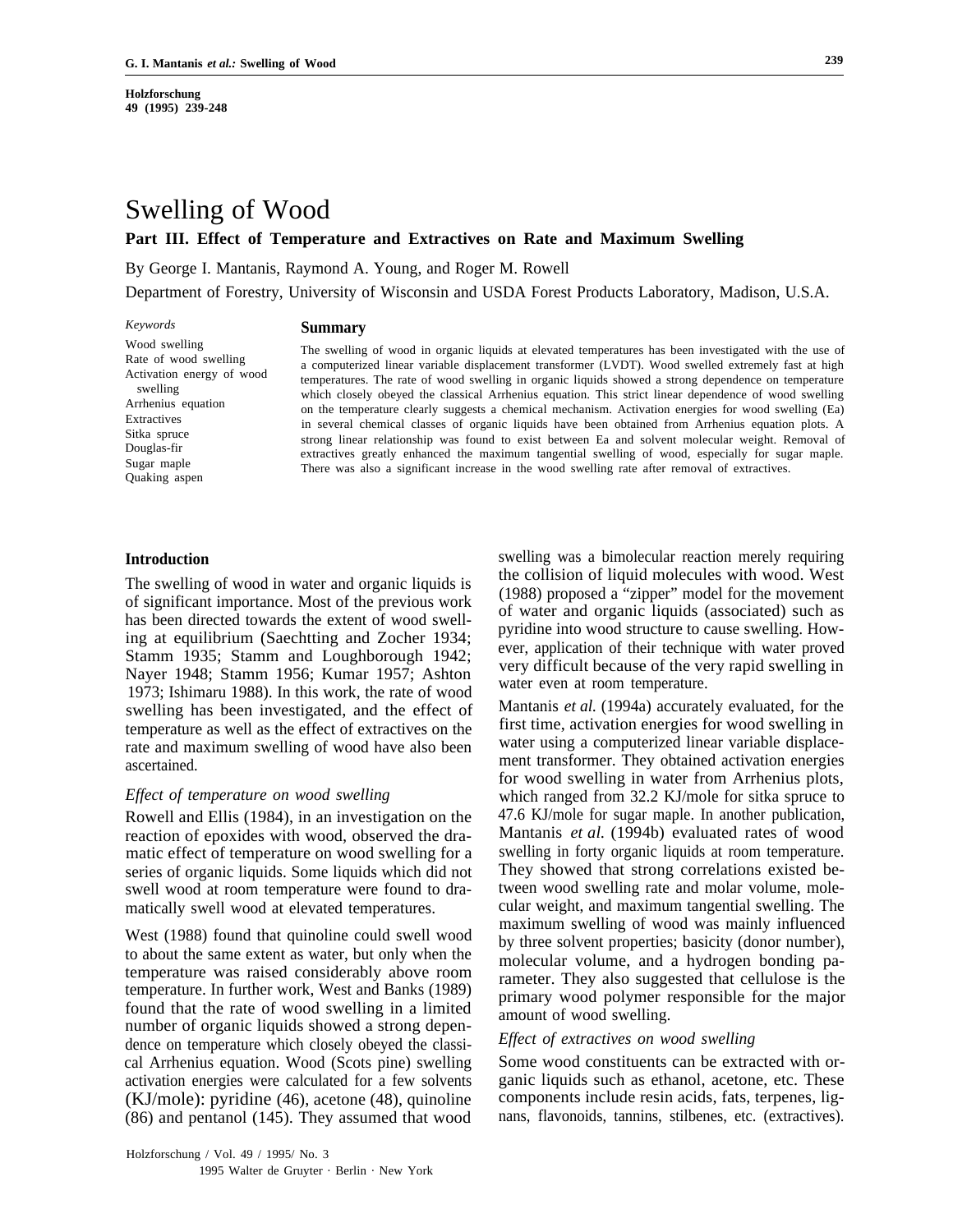The content of extractives and their composition vary greatly among different wood species and also within the different parts of the same tree. Extractives are not considered to be structural components of wood. In general, the overall percent of the extractives in wood varies from 2 to 10 percent with the exception of some tropical wood species (20–25%). Extractives are usually divided into three subgroups: aliphatic compounds, terpenes and terpenoids, and phenolic compounds.

According to Stamm and Loughborough (1942) extractives in wood can also be divided into two main classes: 1) extractives deposited in the coarse capillary structure, and 2) extractives deposited in the cell wall structure. Those belonging to class 1 affect the swelling-specific density relationship but do not affect the overall extent of wood swelling. Those belonging to class 2 have a definite influence on the swelling of the cell wall structure and subsequently affect the wood swelling as evidenced by the external dimensional changes.

Stamm and Loughborough (1942) also found that the shrinking and swelling of wood are dependent on the chemical composition, such as water-soluble extractives. The reduction in shrinkage or increase in swelling with removal of extractives is explainable on the basis of mechanical bulking in the cell wall structure with the extractives.

Nayer (1948) found that extracting maple and spruce with neutral solvents appreciably increased the rate of wood swelling in organic liquids. In addition, the final volumetric swelling of wood also dramatically increased in solvents such as pyridine, morpholine, dioxane, and nitrobenzene. Notable was the maximum swelling of extracted spruce in anhydrous benzaldehyde which was more than seven fold as compared to that of unextracted spruce. Nayer concluded that a quicker diffusion and an increased submicroscopic capillary structure were the most plausible explanations for the observed increases in the rate and maximum wood swelling in organic liquids after extraction.

Boiciuc and Petrician (1970) also found that removal of extractives greatly increased shrinkage and swelling of wood. They suggested that the reduction in shrinkage and swelling was proportional to the space occupied by the extractives in the cell walls.

Wangaard and Granados (1967), in their work on the effect of extractives on water-vapor sorption by wood (nine species), found that the increase in fiber saturation point resulting from the removal of extractives was the greatest for a species with a low initial fiber saturation point and the least for a species with a high initial fiber saturation point. The sorption of moisture in polymolecular layers was reduced to a

greatly varying degree, consistent with the theory of bulking action, whereby the extractive substance within the cell wall precluded moisture from occupying the same space.

Mantanis *et al.* (1994a) obtained activation energies for swelling of extracted wood in water. The rate of swelling in water considerably increased after removal of the extractives and the maximum tangential swelling also generally increased on the average by 5– 10%. Raising the water temperature above room temperature significantly increased the rate of swelling of extracted wood. It was additionally found that removal of extractives caused a large decrease in the activation energy of wood swelling, Ea (spruce, maple, and aspen).

## **Material and Methods**

### *Effect of temperature*

Heartwood samples of sitka spruce and Douglas-fir (softwoods), sugar maple and quaking aspen (hardwoods) were selected for this investigation. These wood species were selected as representative of softwoods and hardwoods with different compositions and densities. Their density varied from 0.4 to 0.7 g/cc, and the extractives contents were very different, The samples were cut in the form of 25 (tangential)  $\times$  25 (radial)  $\times$  5 (longitudinal) mm pieces and oven-dried for 48 hours at 65°. They were cut from a single wood stick and the growth rings were parallel to two edges. Care was taken in the selection of wood samples so that any possible variability among the samples (number of annual rings, summer/spring wood, surface characteristics) was diminished. All initial measurements were made at room temperature with a jaw-type vernier caliper, accurate to  $\pm 0.05$ mm and with jaws sufficient to cover the full 25 mm block side of each wood sample. The oven-dry cross-sections were transferred from the oven and cooled in a desiccator. The tangential dimensions were measured as quickly as possible. The average moisture content (MC) was 7–8% on the oven-dry basis. Sitka spruce *(Picea sitchensis)* had an average number of annual rings per cm of 7–8 in the air-dry state. The average specific gravity was 0.38. Sugar maple *(Acer saccharum)* had an average number of annual rings per cm from 5 to 7 in the air-dry state and the specific gravity varied from 0.70 to 0.71; the average was 0.70, Douglas-fir *(Pseudotsuga menziensii)* had an average number of annual rings per cm from 3 to 5 in the air-dry state and the specific gravity was 0.59–0.60. Quaking aspen *(Populus tremuloides)* had 3 to 4 annual rings per cm and the average specific gravity was 0.50. Only tangential swelling was measured. The longitudinal direction was chosen to be the shortest one (5 mm) to accomplish complete penetration of the liquids in a short time.

Anhydrous organic liquids were used in the experiments (with the exception of quinoline (98%), ethylene dichloride (99%), and dibutylamine (99%)). They were stirred in well-sealed bottles over self indicating molecular sieve (sodium aluminosilicate) for two weeks prior to use. The organic liquids selected are representatives of various solvent chemical classes (Table l). Activation energies of wood swelling were evaluated in all the fifteen liquids, However, due to the time constraint, activation energies of swelling of all four wood species were evaluated for just four organic liquids. In this case, we were able to evaluate the effect of wood species, wood density, and extractives on the temperature dependence of wood swelling. The activation energies of swelling of a representative softwood (spruce) and hardwood (aspen) species were measured with the five different solvent classes to ascertain the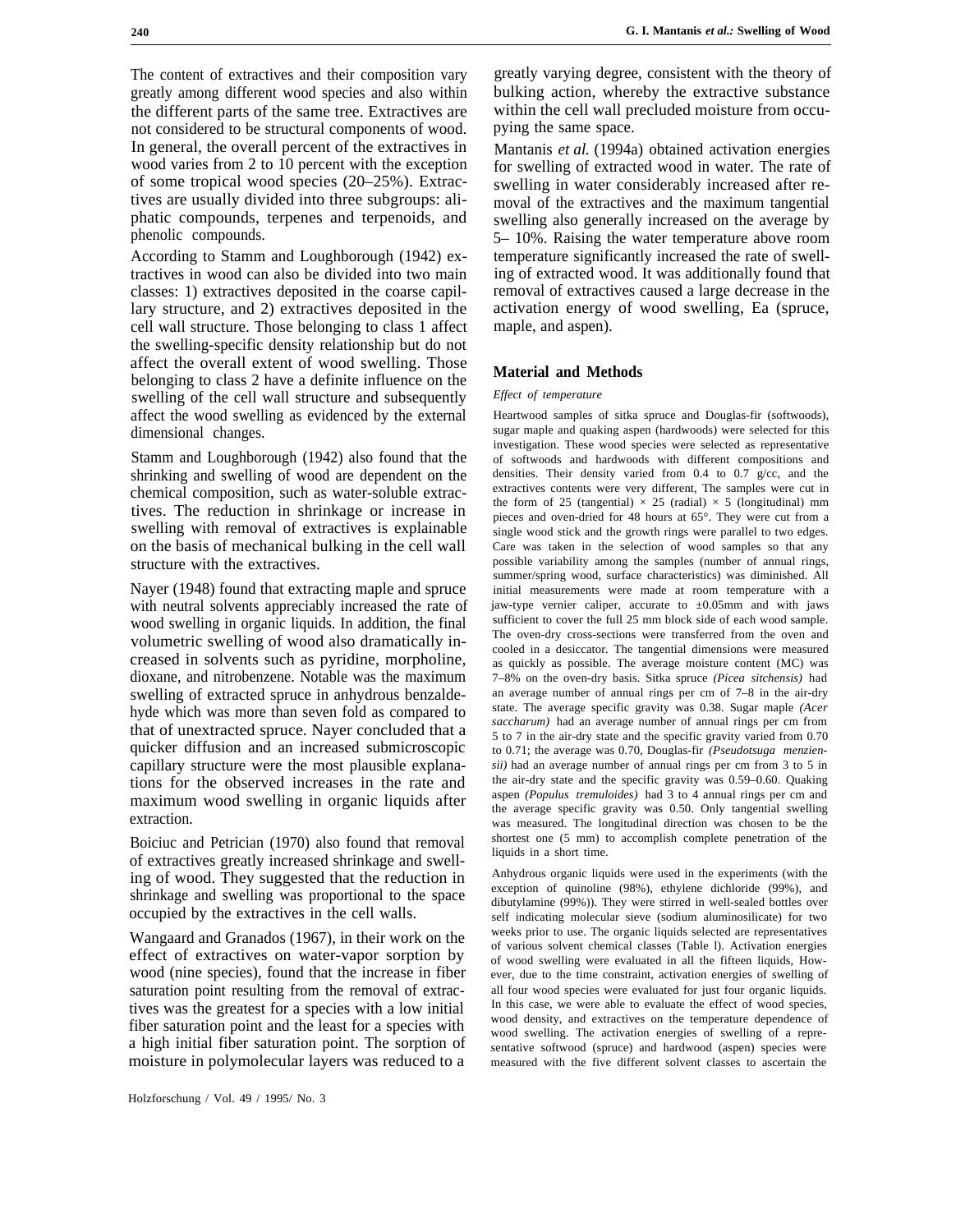Table 1. Organic liquids selected for determination of wood swelling activation energy

| All wood species                                            |         |                                                  |                                                          |                                                  |                                    |
|-------------------------------------------------------------|---------|--------------------------------------------------|----------------------------------------------------------|--------------------------------------------------|------------------------------------|
| Water                                                       | Acetone |                                                  |                                                          |                                                  |                                    |
| <b>Butylamine</b>                                           | Ethanol |                                                  |                                                          |                                                  |                                    |
| Sitka spruce and quaking aspen                              |         |                                                  |                                                          |                                                  |                                    |
| Class 1                                                     |         | Class II                                         | Class III                                                | Class IV                                         | Class V                            |
| High CED <sup>®</sup><br>Low Molar Volume<br>Hydrogen Bonds |         | Medium CED<br>Low Molar Volume<br>Hydrogen Bonds | <b>High CED</b><br>Low Molar Volume<br>No Hydrogen Bonds | Low CED<br>Low Molar Volume<br>No Hydrogen Bonds | Molar Volume<br>Greater than 100cc |
| Methanol                                                    |         | Dioxane                                          | Nitromethane                                             | Ethylene dichloride                              | <b>Toluene</b>                     |
| Propanol                                                    |         | Pyridine                                         | <b>Butyrolactone</b>                                     | Carbon tetrachloride                             | Ouinoline<br>Dibutylamine          |

<sup>a</sup> CED: Cohesive Energy Density.

effect of the molecular size, cohesive energy density (CED), dipole moment, and hydrogen bonding parameter on the activation energy (Ea) of wood swelling.

Swelling experiments were carried out in the same apparatus described previously (Mantanis *et al.* 1994a) using a computerized linear variable displacement transformer (LVDT). In a typical experiment, the samples were inserted into the stainless steel swelling apparatus which was immersed in a constant temperature oil bath. The wood sample was placed in a stainless steel holder in the center of the vessel and contacted with the sensor of the LVDT. The preheated swelling liquids were then introduced into the preheated apparatus which was maintained at temperature throughout the experiment. For each liquid, wood swelling rate measurements were made at 3 or 4 temperatures; the upper temperature limit was either the boiling point of the liquid or a temperature close to it. A fresh aliquot of liquid was used at each investigated temperature and the experiment was replicated twice.

Tangential wood swelling was continuously measured with a computer until equilibrium was attained (Figs. 1, 2). Although a very small induction time was usually present, the slope of the initial linear portion of the tangential swelling versus time plot (Fig. 1) was used for the determination of the wood swelling rate (Mantanis *et al.* 1994a, b). Then, from the Arrhenius equation:

$$
\mathbf{k} = \mathbf{A} \, \mathbf{e}^{-\mathbf{E} \mathbf{u}/\mathbf{R} \mathbf{T}} \tag{1}
$$

 $k =$  swelling rate constant, where

 $A = constant$ .

 $R = gas constant,$ 

 $T =$  temperature, degrees Kelvin,

plots of In k versus 1/T gave the activation energies for wood swelling. Ea. Small intervals of time (3 sec–5 min) depending upon the temperature, swelling liquid, and wood species were utilized in order to determine the swelling rate constant k.

#### *Effect of extractives*

Heartwood samples of sitka spruce (softwood) and sugar maple (hardwood) were selected for this part of the investigation. These two wood species are representatives of softwoods and hardwoods with different chemical composition, density, and content of extractives. The wood samples were cut and dried as described previously. Only tangential swelling was measured.

We decided to avoid an extraction procedure which would involve a boiling water step. Apparently. boiling water causes significant changes in wood structure and hemicellulosic substances are removed from the cell wall (Mantanis *et al.* 1994a, b). Thus, wood samples prepared as previously described were extracted with 80% ethyl alcohol for 2 hours. As a result of this mild extraction, sitka spruce lost 3.6% and sugar maple 2.4% of their weights based on the original oven-dry weights. The extracted wood samples were oven-dried for 24 hours at 65°C and then immersed in the various swelling liquids for 100 days. Two cross-sections of unextracted and extracted wood, each of spruce and maple, were swollen in forty organic liquids (Table 2) at room temperature. The maximum tangential swelling of the wood blocks in the anhydrous organic liquids was determined by placing the wood samples in sealed weighing bottles placed in a thermostatically controlled bath  $(-23^{\circ}$ C) for 100 days. The maximum tangential swelling percentage was calculated by the use of the following equation:

Percentage switching = 
$$
\frac{\text{(Swollen Dim. - Over Dry Dim.)}}{\text{(Over Dy Dimension)}} \times 100
$$
 (2)

The rates of wood swelling in nine organic liquids at room temperature were also evaluated as previously described (Mantanis *et al.* 1994a, b).

Table 2. Categories of liquids selected for wood swelling experiments

| Alcohols             | Acids     | Acetates             | <b>Aromatics</b>        |  |  |
|----------------------|-----------|----------------------|-------------------------|--|--|
| Methyl               | Formic    | Methyl               | Toluene                 |  |  |
| Ethyl                | Acetic    | Ethyl                | Benzaldehyde            |  |  |
| Propyl               | Propionic | Propyl               | Nitrobenzene            |  |  |
| Benzyl               |           |                      |                         |  |  |
| Furfuryl             |           |                      |                         |  |  |
| Nitrogen-Containing  |           | Others               |                         |  |  |
| Diethylamine         |           | Water                | Acetone                 |  |  |
| Butylamine           |           | Ethylene glycol      | Dioxane                 |  |  |
| Dibutylamine         |           | Formamide            | 2-Butanone              |  |  |
| Pyridine             |           | DMF                  | $\gamma$ -Butyrolactone |  |  |
| 2-Methylpyridine     |           | DMSO                 | Furfural                |  |  |
| 2.6-Dimethylpyridine |           | Isopropyl ether      | Octane                  |  |  |
| Quinoline            |           | Chloroform           | Butyraldehyde           |  |  |
| Piperidine           |           | Benzyl benzoate      |                         |  |  |
| Nitromethane         |           | Carbon tetrachloride |                         |  |  |
|                      |           | Ethylene dichloride  |                         |  |  |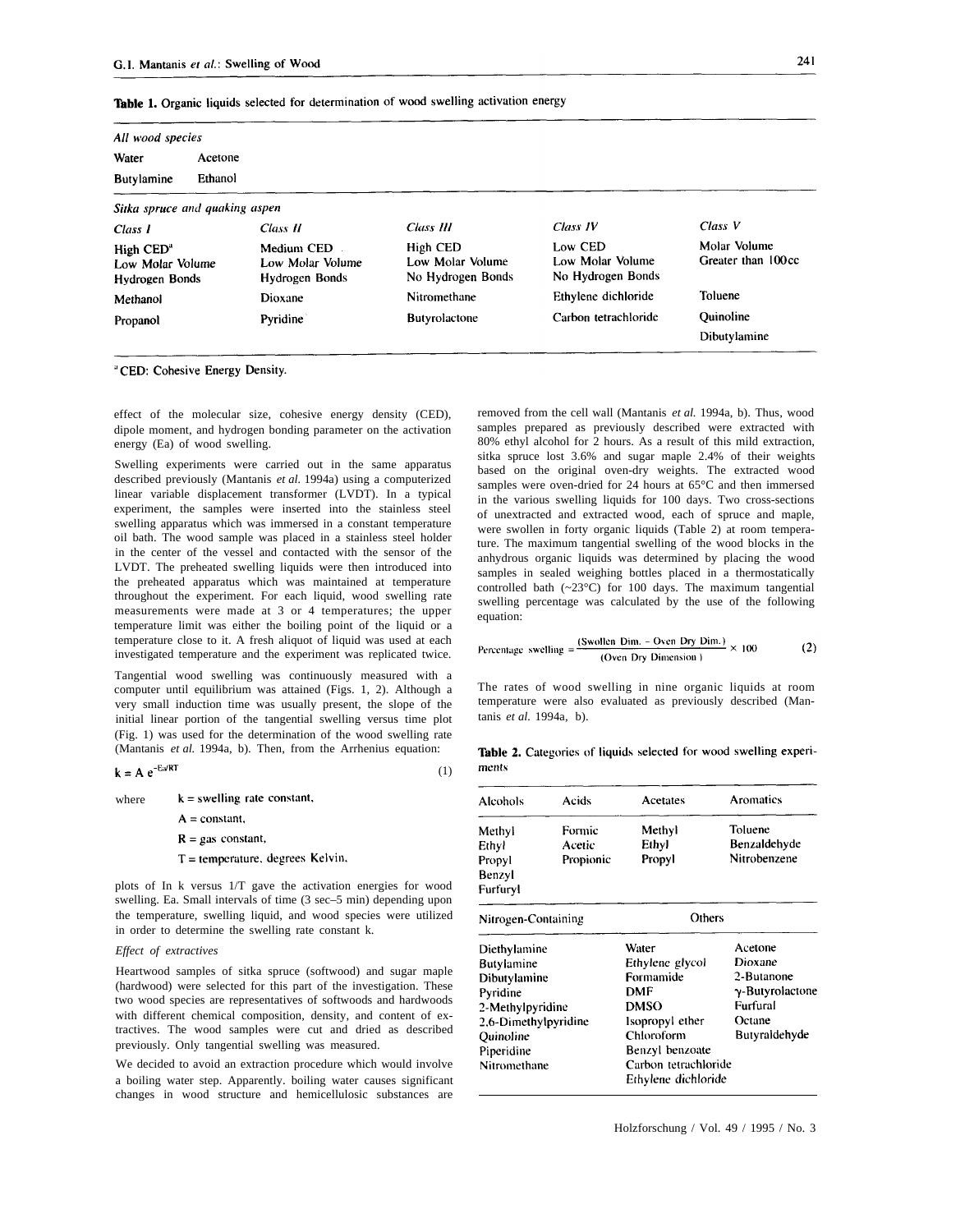### **Results and Discussion**

### *Activation energy of wood swelling in organic liquids (Ea)*

Maximum swelling values and activation energies for wood swelling in the organic liquids are presented in Table 3. The high  $R^{\Delta}$  2 values obtained indicate once again that the temperature dependence of the wood swelling clearly obeys the Arrhenius equation (West 1988; West and Banks 1989). This is also in agreement with findings from our previous work on wood swelling in water (Mantanis *et al.* 1944a). Therefore, these results suggest that the swelling of wood can be viewed as an activated process and furthermore, as a classical chemical reaction. This reaction is featured by the following characteristics:

(1) The chemical reactants are the wood cell wall and the organic liquid. In the former, the hydroxyl groups are mutually hydrogen bonded together, while in the latter, the solvent molecules are bonded by dipole-dipole interactions.

(2) In a reaction, a number of these bonds will be broken to form a transition state with the energy required observed as Ea. However, a part of this energy is contributed from the energy required to pull a liquid molecule away from the bulk of the solvent (West 1988).

(3) In the final stage, the transition state collapses and the liquid molecule is attached to the wood by hydrogen bonds.

In the "zipper" model proposed by West (1988), it was stated that water swollen or green wood is in a stress-free state. It was assumed that dry wood is strained elastically such that when wood-wood hydrogen bonds are broken the wood swells elastically by virtue of the stored elastic strain energy. Also, it was noted that the measured Ea of wood swelling is accounted for by the summation of two energy requirements necessary for the formation of a swelling transition state (T. S.). Thus, the wood swelling activation energy Ea can be divided in two parts:

(1) The major part of the measured Ea is that required to break a specific number of wood hydrogen bonds in order to form a space sufficient enough for the liquid molecules to occupy.

(2) A part of the Ea observed is that required to pull a liquid molecule momentarily away from the dipoledipole influence of the solvent bulk.

An induction period was observed in almost all the swelling profiles (Fig. 1) which varied considerably in length with the wood species, swelling liquid, and temperature. This period was also noted by West (1988) in his study on the swelling of wood in a few organic liquids. The wood swelling induction period is probably related to the time necessary for the



Fig. 1. Schematic swelling profile of aspen in butylamine at 60C.



Fig. 2. Swelling of aspen in butylamine at various temperatures.

initial diffusion of the the liquid into the wood cell wall structure. However, West (1988) has suggested that the induction period reflects a gradual increase in the numer of cell wall capillaries that participate in the swelling process as the liquid moves from the lumen into the cell wall and progresses slowly along in the fiber direction. To accommodate this induction period, West and Banks (1989) calculated a time to one-half swell  $(t_{1/2})$  In contrast, in this work, the initial linear slope of the swelling profile was taken as an estimate of the wood swelling rate (constant k) (Fig. 1). Similarly Stamm (1956), in his work on the swelling of cellulosic materials, noticed characteristically that after the induction period, the initial 2/3 portion of the tangential swelling profile of spruce in water gave a linear relationship. As shown in Figure 1, the initial portion of the schematic swelling profile of aspen in butylamine at 60°C is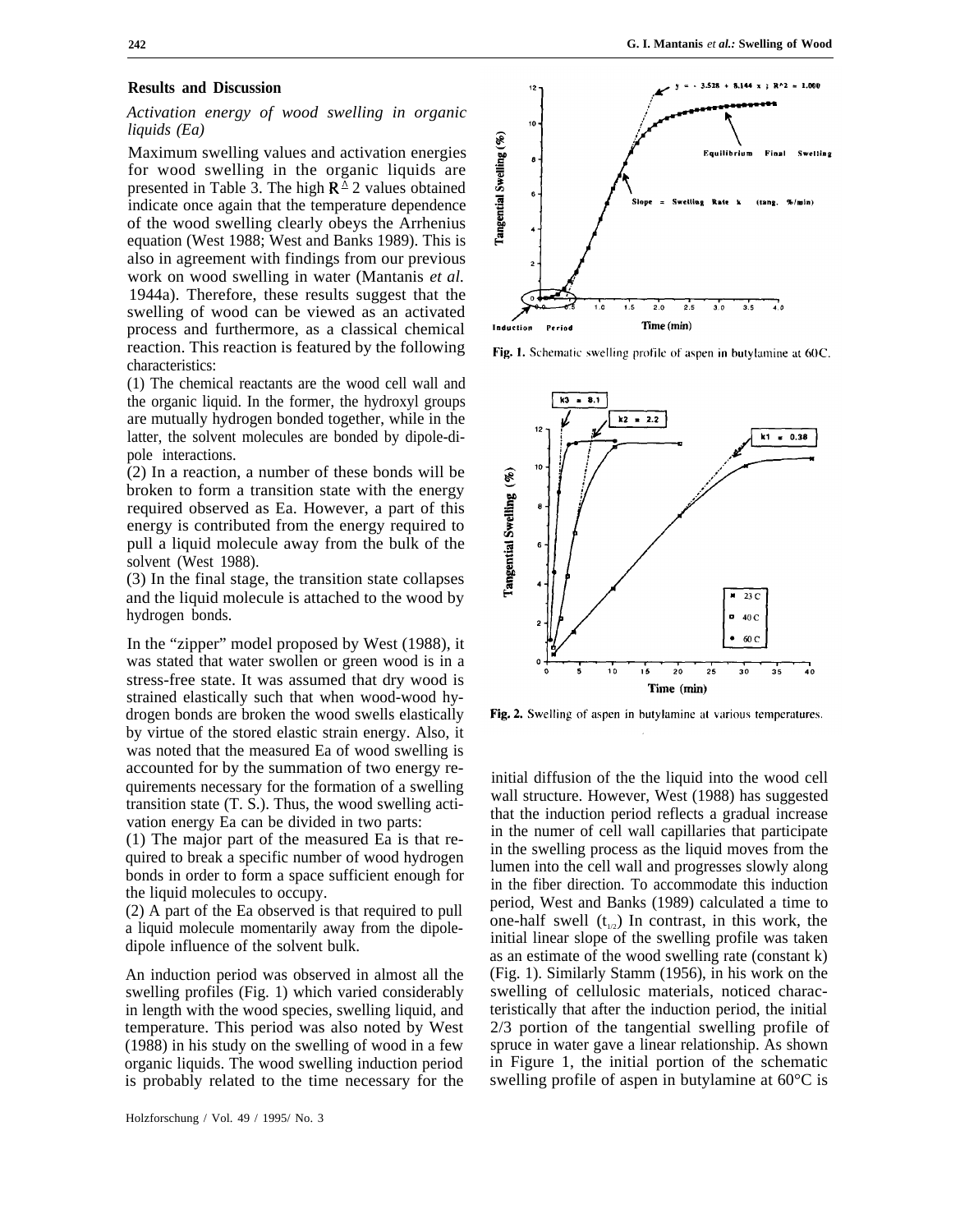

Fig. 3. Arrhenius plot for aspen swelling in butylamine.

linear; the slope of which gives the swelling rate constant ( $k= 8.1 %$ /min).

Figure 2 shows the three rate constants obtained for the swelling of aspen in butylamine at three different temperatures. It is apparent that the rate of aspen swelling in butylamine increased dramatically from room temperature to 60°C. The time required to reach an equilibrium state decreased drastically from 40 min

(at  $23^{\circ}$ C) to about 5 min (at  $60^{\circ}$ C). The activation energy of swelling (Ea) for aspen in butylamine was then calculated from an Arrhenius plot (Fig. 3). In general, the Arrhenius plots showed very strong linear correlations with high  $\mathbb{R}^{\Delta}$  2 (0.980– 1.000) indicating a vigorous dependence of wood swelling on temperature (Table 3).

The rate of wood swelling is mainly affected by both the magnitude of the Ea and the pre-exponent factor A (Eq. 1), that is to say, the size and shape of the swelling liquid, the strength of the wood hydrogen bonds (wood species), and the solvent dipole moments are of significant importance. It is then anticipated that large molecular size solvents should result in a very high Ea of wood swelling. Indeed, the activation energies for wood swelling (KJ/mole; spruce, aspen) in dibutylamine (179, 151), toluene (146, 149), and quinoline (132, 130) were found to be extremely high. This indicates that the solvent molecular size is of very great importance and that, in general, swelling of wood in liquids with large molecular size will be facilitated by elevated temperature. It was indeed found that liquids with large molecular size (quinoline, dibutylamine, toluene, ethylene dichloride and carbon tetrachloride) swelled wood very fast at elevated temperatures (80 to 100°C) and swelling reached an equilibrium state in a period of 5 to 10 minutes, while at room tempera-

Table 3. Maximum tangential swelling values and activation energies (Ea) for wood swelling in various organic liquids

|                     |                                         | S. Spruce          |                   |                            | Q. Aspen       |               |
|---------------------|-----------------------------------------|--------------------|-------------------|----------------------------|----------------|---------------|
| Swelling<br>liquid  | Maximum <sup>a</sup><br>Swelling $(\%)$ | $Ea^b$<br>(KJ/mol) | $R^{\Delta}2^{c}$ | Maximum<br>Swelling $(\%)$ | Ea<br>(KJ/mol) | $R^{\Delta}2$ |
| Water               | 5.7(0.3)                                | 32.0               | 0.985             | 7.3(0.3)                   | 44.1           | 1.000         |
| Methanol            | 5.5(0.2)                                | 40.0               | 0.998             | 7.1(0.3)                   | 40.3           | 1.000         |
| Ethanol             | 4.7(0.2)                                | 60.4               | 0.982             | 6.3(0.2)                   | 44.3           | 0.999         |
| Propanol            | 4.1 $(0.2)$                             | 87.0               | 0.996             | 5.0(0.3)                   | 61.8           | 1.000         |
| Acetone             | 3.8(0.3)                                | 56.1               | 0.984             | 6.0(0.3)                   | 49.6           | 0.997         |
| Pyridine            | 8.0(0.3)                                | 93.0               | 0.995             | 9.6(0.3)                   | 59.6           | 0.999         |
| Dioxane             | 4.3(0.3)                                | 95.0               | 0.992             | 6.5(0.2)                   | 68.7           | 0.998         |
| Nitromethane        | 2.8(0.2)                                | 67.1               | 0.996             | 4.5(0.3)                   | 57.4           | 0.998         |
| Butyrolactone       | 4.8 $(0.2)$                             | 88.3               | 1.000             | 6.8(0.3)                   | 65.I           | 0.998         |
| Ethylenedichloride  | 1.8(0.1)                                | 67.9               | 0.997             | 3.2(0.2)                   | 73.4           | 0.999         |
| Toluene             | 0.7(0.2)                                | 145.5              | 0.976             | 0.9(0.2)                   | 149.2          | 0.974         |
| Carbontetrachloride | 0.7(0.2)                                | 193.7              | 0.987             | 0.8(0.2)                   | 160.7          | 0.999         |
| Quinoline           | 1.0(0.3)                                | 132.1              | 0.977             | 1.3(0.3)                   | 130.1          | 0.981         |
| <b>Butylamine</b>   | 9.7(0.4)                                | 74.6               | 0.982             | 12.1(0.5)                  | 68.1           | 0.991         |
| Dibutylamine        | 0.8(0.2)                                | 179.4              | 0.975             | 0.6(0.2)                   | 150.7          | 0.969         |
|                     |                                         | Douglas-fir        |                   |                            | S. Maple       |               |
| Water               | 6.8(0.3)                                | 33.1               | 0.999             | 8.4(0.3)                   | 47.7           | 0.982         |
| Ethanol             | 5.0(0.1)                                | 57.1               | 0.999             | 7.0(0.2)                   | 47.4           | 0.998         |
| Acetone             | 4.2(0.3)                                | 29.0               | 0.995             | 5.7(0.2)                   | 54.7           | 0.977         |
| Butylamine          | 12.3(0.4)                               | 36.2               | 0.997             | 14.1(0.3)                  | 66.4           | 0.993         |

<sup>a</sup> Standard deviations in the parentheses (10 runs each); <sup>h</sup>Ea is the average of two replicates except for water (5 runs):  $R^2$  obtained from the Arrhenius plots (lnk vs. 1/T) (average of 2 runs).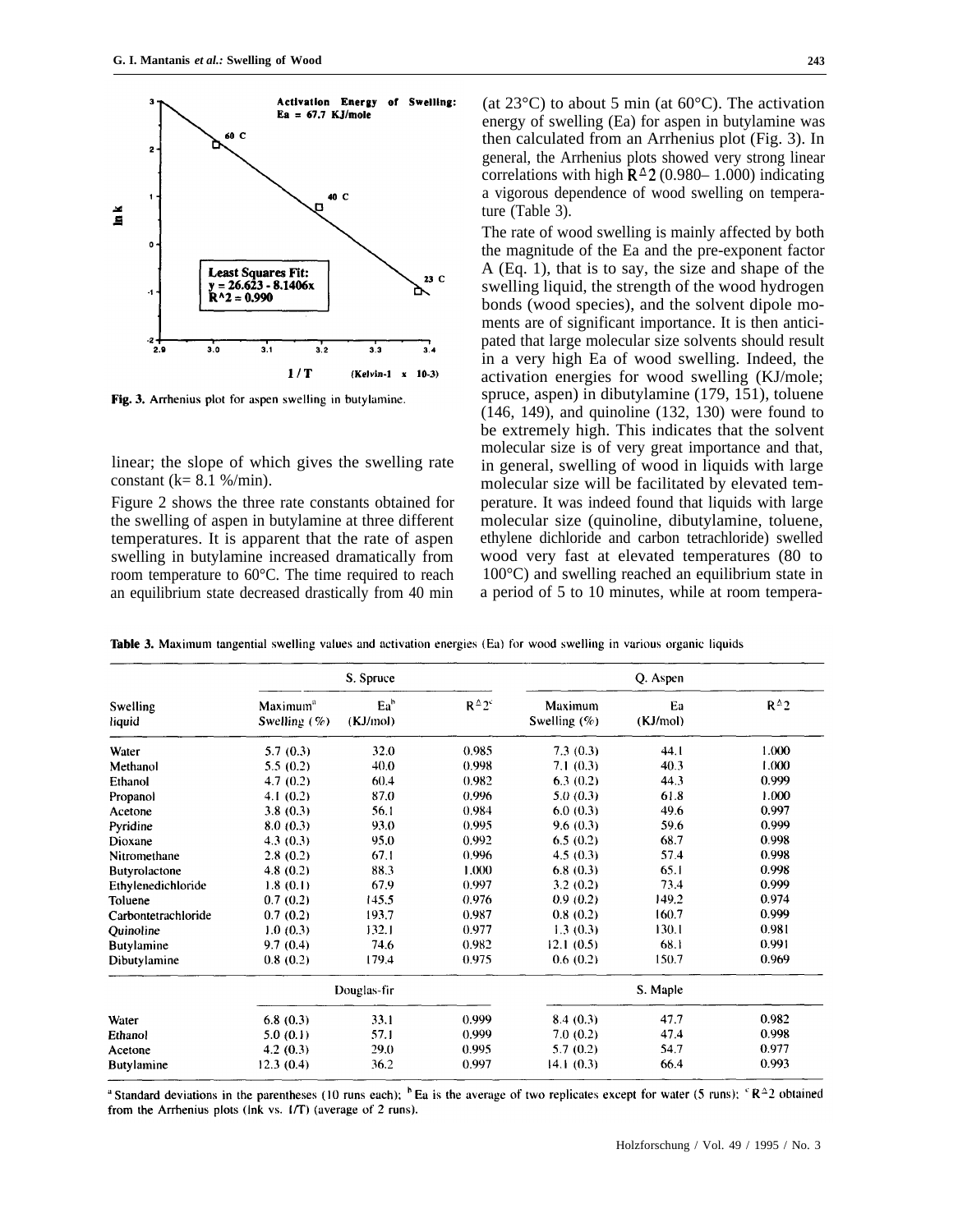

Fig. 4. Activation energy of wood swelling (Ea) versus solvent molecular weight.



Fig. 5. Activation energy of wood swelling (Ea) versus solvent molar volume.

ture (23°C), it took approximately three months to reach a maximum (Mantanis *et al.* 1994 b). Similar

Fig. 6. Activation energies for wood swelling in alcohols.

results were found in the work of West and Banks (1989) on the wood swelling in anhydrous quinoline at elevated temperatures (140- 175 $^{\circ}$ C).

It was also found that a strong linear relationship existed between the Ea of wood swelling and the solvent molecular weight (MW) (Fig. 4). Consistent linear trends were also found to exist between Ea and molar volume (MV) (Fig. 5). Very similar trends were found for the activation energies for wood swelling within a homologous series of alcohols (Fig. 6). It is apparent that, in this case, the addition of a -CH, group causes a subsequent increase in the Ea. Overall, all these results clearly show that any increase in the molecular size (MW or MV) of the swelling liquid causes a consequent increase in the activation energy of wood swelling. However, as shown by West (1988) with pentanol and quinoline, other factors such as molecular

| Liquids              | $HBP*$ | $\text{CED}^{**}$ | Ea (spruce)<br>(KJ/mole) | Ea (aspen)<br>(KJ/mole) |
|----------------------|--------|-------------------|--------------------------|-------------------------|
| Water                | high   | high              | 32.0                     | 44.1                    |
| Methanol             | high   | high              | 40.0                     | 40.3                    |
| Ethanol              | high   | high              | 60.4                     | 44.3                    |
| Propanol             | high   | high              | 87.0                     | 61.8                    |
| Pyridine             | high   | medium            | 93.0                     | 59.                     |
| Butylamine           | high   | low               | 74.6                     | 68.1                    |
| Quinoline            | high   | low               | 132.1                    | 130.1                   |
| Dibutylamine         | high   | low               | 179.4                    | 150.7                   |
| Acetone              | medium | medium            | 56.1                     | 49.6                    |
| Dioxane              | medium | medium            | 95.0                     | 68.7                    |
| Butyrolactone        | medium | high              | 88.3                     | 65.1                    |
| Nitromethane         | low    | high              | 67.1                     | 57.4                    |
| Ethylene dichloride  | low    | low               | 67.9                     | 73.4                    |
| Toluene              | low    | low               | 145.5                    | 149.2                   |
| Carbon tetrachloride | low    | low               | 193.7                    | 160.7                   |

Table 4. Swelling liquid properties versus Ea of wood swelling

\* Hydrogen bonding parameter (HBP) data from Lieberman (1962); \*\* Cohesive energy density (CED) data from Robertson (1964).

Holzforschung / Vol. 49 / 1995/ No. 3



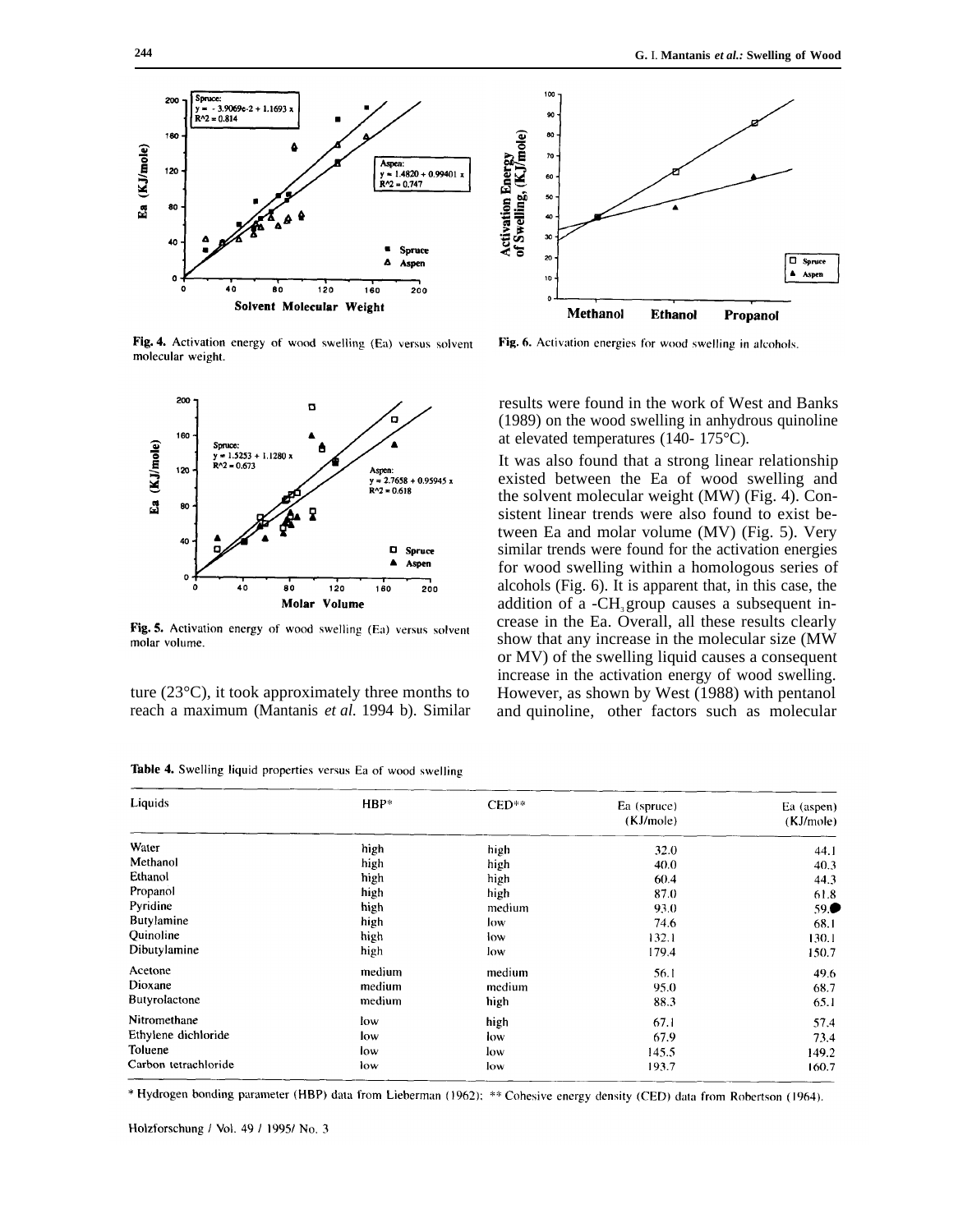



Fig. 7. The effect of the solvent hydrogen bonding parameter on the activation energy of wood swelling.

shape or branching, and steric hindrance may also play a significant role. Indeed, by comparison of wood swelling with butylamine (excellent swelling agent) and dibutylamine (poor swelling agent), it can be seen that the steric hindrance and the large molecular size greatly affect the Ea of wood swelling in dibutylamine. Dibutylamine had an Ea of 179 and 151 KJ/mole (for spruce and aspen, respectively) which was more than twice as high as the Ea with butylamine (75 and 68 KJ/mole for spruce and aspen, respectively) (Table 3). It was additionally found that no correlations existed between wood swelling Ea and density of the wood species.

Table 4 shows the Ea of swelling for spruce and aspen wood in relation to the hydrogen bonding parameter (HBP) and the cohesive energy density (CED) of the swelling liquid. In general, solvents

Fig. 8. The effect of the solvent cohesive energy density on the activation energy of wood swelling.

with a medium to low HBP seem to have a higher Ea especially if this accompanied with low CED. Exceptions include quinoline (steric hindrance effect) and dibutylamine (very high molar volume) which exhibited extremely high Ea. Also, as the CED of the liquid decreases (medium to low) the wood swelling Ea increases significantly. On the average, all the low to medium CED solvents such as quinoline, dibutylamine, toluene, carbon tetrachloride, dioxane, pyridine had high Ea. However, butylamine which has a very low CED is the exception in this tend. It is well known (Stamm 1964) that all primary amines (butylamine, ethyltimine, etc. ) have a very strong swelling action on wood. Both these trends are illustrated in Figures 7 and 8. Each column represents the average Ea in each solvent class (low, medium, and high HBP or CED).



Fig. 9. Initial linear swelling (maple in DMF at 23C). Swelling rate  $k =$  Slope (tang. % per min).



Fig. 10. Swelling of unextracted and extracted spruce wood in butylamine at 23C.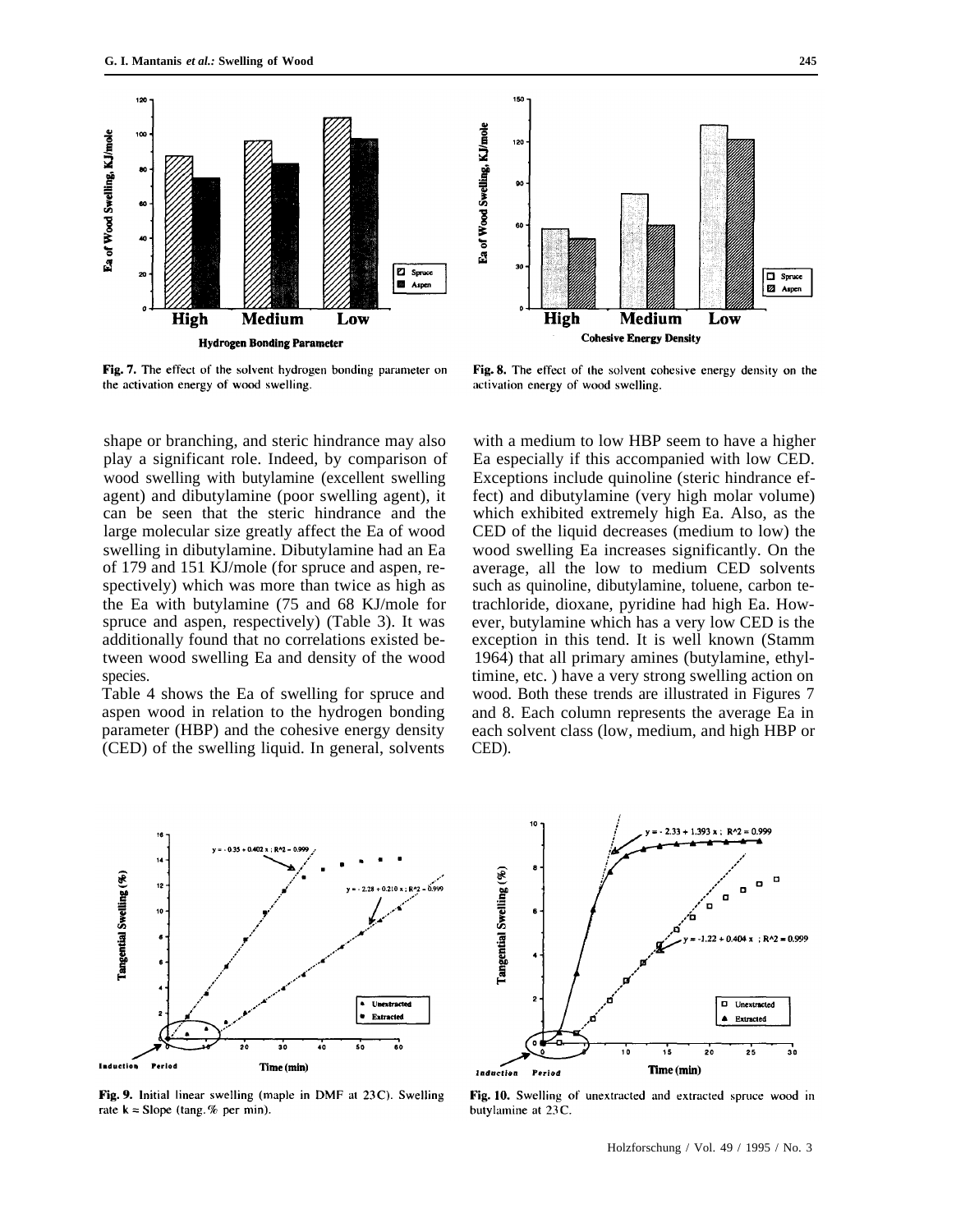|                                                                           |      |             | Sitka Spruce |           |      |             | Sugar Maple |           |
|---------------------------------------------------------------------------|------|-------------|--------------|-----------|------|-------------|-------------|-----------|
| Note: Maximum tangential swelling values are the average of 2 replicates. |      |             |              |           |      |             |             |           |
|                                                                           |      | Unextracted |              | Extracted |      | Unextracted |             | Extracted |
| Water                                                                     | 5.9  | $(0.3)*$    | 6.3          | (0.2)     | 9.5  | (0.3)       | 10.6        | (0.3)     |
| Formamide                                                                 | 8.1  | (0.3)       | 8.0          | (0.3)     | 13.3 | (0.3)       | 13.9        | (0.2)     |
| Ethylene glycol                                                           | 6.9  | (0.2)       | 7.1          | (0.3)     | 10.0 | (0.2)       | 10.8        | (0.2)     |
| Methanol                                                                  | 5.8  | (0.3)       | 6.1          | (0.2)     | 9.2  | (0.2)       | 10.2        | (0.3)     |
| Ethanol                                                                   | 5.0  | (0.2)       | 5.6          | (0.2)     | 8.2  | (0.3)       | 9.7         | (0.3)     |
| Propanol                                                                  | 4.3  | (0.2)       | 4.4          | (0.3)     | 5.6  | (0.2)       | 6.7         | (0.2)     |
| <b>DMF</b>                                                                | 8.0  | (0.2)       | 8.2          | (0.4)     | 12.5 | (0.2)       | 14.4        | (0.3)     |
| Pyridine                                                                  | 8.4  | (0.2)       | 8.6          | (0.2)     | 12.3 | (0.3)       | 14.3        | (0.3)     |
| Acetone                                                                   | 4.6  | (0.2)       | 4.7          | (0.3)     | 6.4  | (0.2)       | 8.0         | (0.2)     |
| 2-Butanone                                                                | 4.2  | (0.3)       | 4.2          | (0.3)     | 5.2  | (0.2)       | 7.0         | (0.2)     |
| Dioxane                                                                   | 5.3  | (0.3)       | 6.7          | (0.3)     | 8.3  | (0.3)       | 9.9         | (0.3)     |
| Ethylacetate                                                              | 2.8  | (0.3)       | 3.1          | (0.3)     | 4.0  | (0.2)       | 6.1         | (0.3)     |
| Butyraldehyde                                                             | 0.4  | (0.2)       | 0.6          | (0,1)     | 1.0  | (0.1)       | 2.2         | (0.1)     |
| Methylacetate                                                             | 3.7  | (0.3)       | 4.2          | (0.2)     | 5.2  | (0.2)       | 6.9         | (0.1)     |
| Propylacetate                                                             | 1.1  | (0.1)       | 2.0          | (0.2)     | 2.3  | (0.2)       | 4.6         | (0.2)     |
| Nitromethane                                                              | 2.7  | (0.1)       | 2.8          | (0.2)     | 5.3  | (0.2)       | 6.6         | (0.2)     |
| Butyrolactone                                                             | 5.0  | (0.2)       | 6.5          | (0.3)     | 8.3  | (0.3)       | 100         | (0.2)     |
| Furfural                                                                  | 4.0  | (0.2)       | 5.7          | (0.2)     | 7.6  | (0.2)       | 9.4         | (0.3)     |
| Chroroform                                                                | 2.6  | (0.2)       | 3.4          | (0.2)     | 4.3  | (0.3)       | 6.4         | (0.3)     |
| Ethylene dichloride                                                       | 2.2  | (0.2)       | 2.1          | (0.2)     | 3.3  | (02)        | 4.6         | (0.2)     |
| Carbon tetrachloride                                                      | 1.1  | (0.1)       | 1.5          | (0.1)     | 1.4  | (0.1)       | 1.7         | (0.1)     |
| Benzaldehyde                                                              | 1.6  | (0.1)       | 2.2          | (0.1)     | 1.7  | (0.1)       | 8.5         | (0.2)     |
| Nitrobenzene                                                              | 1.8  | (0.1)       | 1.9          | (0,1)     | 1.7  | (0.1)       | 3.7         | (0.2)     |
| Toluene                                                                   | 1.2  | (0.2)       | 1.3          | (0.2)     | 1.5  | (0.1)       | 2.3         | (0.1)     |
| Isopropyl ether                                                           | 1.7  | (0.1)       | 1.9          | (0.1)     | 1.4  | (0.1)       | 1.8         | (0.1)     |
| Benzyl alcohol                                                            | 3.6  | (0.2)       | 6.7          | (0.3)     | 8.3  | (0.3)       | 12.4        | (0.4)     |
| Quinoline $(98\%)$                                                        | 0.22 | (0.0)       | 0.29         | (0.0)     | 0.25 | (0.0)       | 0.30        | (0.1)     |
| Octane                                                                    | 1.1  | (0.1)       | 1.2          | (0.1)     | 0.68 | (0.0)       | 0.79        | (0.1)     |
| Furfuryl Alc. (99%)                                                       | 6.7  | (0.2)       | 8.6          | (0.3)     | 10.8 | (0.3)       | 13.3        | (0.5)     |
| <b>DMSO</b>                                                               | 8.6  | (0.3)       | 9.1          | (0.3)     | 15.7 | (0.4)       | 16.0        | (0.4)     |
| Benzyl benzoate                                                           | 1.4  | (0.1)       | 1.5          | (0.2)     | 0.96 | (0.1)       | 1.58        | (0,1)     |
| Formic acid (96%)                                                         | 11.4 | (0.3)       | 12.6         | (0.3)     | 19.3 | (0.5)       | 19.9        | (0.5)     |
| Acetic acid                                                               | 5.6  | (0.2)       | 5.7          | (0.2)     | 9,4  | (0.3)       | 11.4        | (0.2)     |
| Propionic acid                                                            | 4.1  | (0.2)       | 53           | (0.2)     | 7.9  | (0.3)       | 9.5         | (0.3)     |
| 2,6-Dimethylpyridine                                                      | 1.1  | (0.1)       | 1.9          | (0.0)     | 1.7  | (0.1)       | 10.0        | (0.3)     |
| Diethylamine                                                              | 7.9  | (0.3)       | 8.6          | (0.3)     | 11.1 | (0.3)       | 11.6        | (0.2)     |
| Butylamine                                                                | 11.1 | (0.4)       | 13.3         | (0.4)     | 17.7 | (0.5)       | 19.6        | (0.5)     |
| Dibutylamine                                                              | 0.74 | (0.0)       | 0.80         | (0.0)     | 0.52 | (0.1)       | 0.54        | (0.0)     |
| 2-Methylpyridine                                                          | 7.8  | (0.3)       | 10.8         | (0.3)     | 11.6 | (0.4)       | 13.2        | (0.3)     |
| Piperidine                                                                | 1.3  | (0.1)       | 2.3          | (0.0)     | 1.2  | (0.1)       | 10.6        | (0.3)     |

Table 5. Maximum tangential swelling of unextracted and extracted wood in 40 organic liquids

\* Standard Deviation.

### *Effect of extractives on rate and maximum swelling of wood*

Table 5 summarizes all the maximum wood swelling results in forty organic liquids. It is notable that the maximum wood swelling increased after the removal of extractives, especially for sugar maple. Also obvious is the very large increase in maximum swelling for maple (benzaldehyde, nitrobenzene, benzyl alcohol, 2,6 dimethylpyridine, and piperidine), and spruce (benzyl alcohol, propyl acetate, 2-methylpy ridine, and piperidine) after extraction.

Table 6 shows the wood swelling rate constants obtained for unextracted and extracted wood. it is clear that a significant increase in the rate of wood swelling took place after removal of extractives (Figs. 9, 10). These increases may be due to the following:

(1) much quicker diffusion of the swelling liquid into the wood cell wall structure,

(2) increased chemical reactivity of the swelling liquid towards the various wood polymers that have been freed of extractives,

(3) possible cell-wall disruption due to the extraction procedure (Mantanis *et al.* 1994, Part I),

(4) probable increase in the size of the microscopic capillaries during the process of extraction.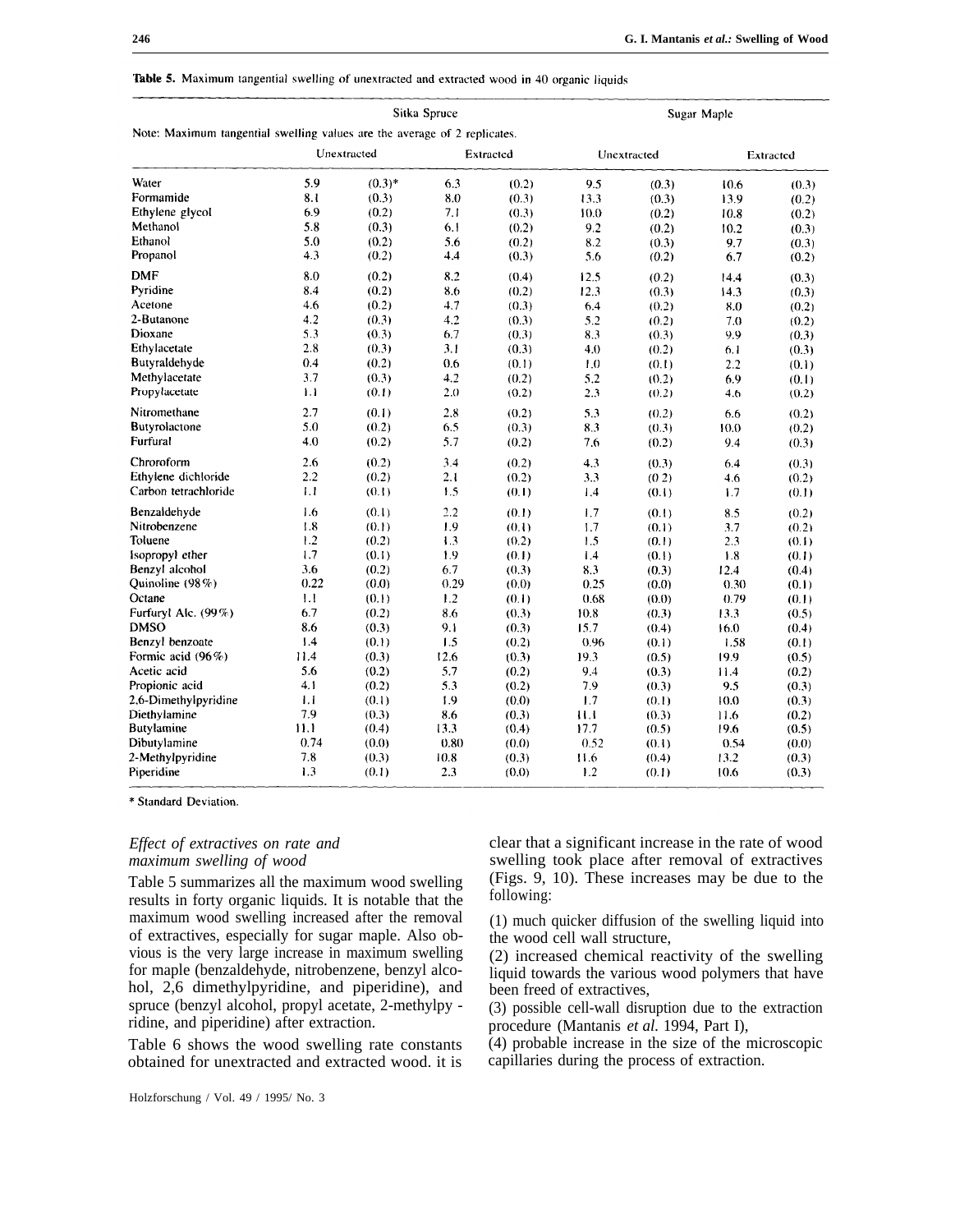Table 6. Swelling rates of unextracted and extracted wood (tangential % per min)

| Liquids           | Sitka Spruce |           | Sugar Maple        |           |  |
|-------------------|--------------|-----------|--------------------|-----------|--|
|                   | Unextracted  | Extracted | <b>Unextracted</b> | Extracted |  |
| Methanol          | 1.980        | 5.250     | 1.030              | 2.100     |  |
| Formamide         | 0.034        | 0.260     | 0.080              | 0.099     |  |
| Acetic acid       | 0.028        | 0.048     | 0.217              | 0.330     |  |
| Acetone           | 4.4 E-4      | 0.018     | 0.095              | 0.500     |  |
| <b>Butylamine</b> | 0.400        | 1.390     | 0.432              | 1.170     |  |
| Ethanol           | 0.049        | 0.180     | 0.194              | 0.540     |  |
| DMF               | 0.212        | 0.560     | 0.210              | 0.400     |  |
| <b>DMSO</b>       | 0.110        | 0.086     | 0.055              | 0.126     |  |
| Water             | 1.240        | 3.170     | 0.384              | 0.820     |  |

Note: Average of 2 replicates.

Wood extracts were analyzed by high pressure liquid chromatography (HPLC) which showed that a significant quantity of sugars were removed in the extraction procedure (Mantanis *et al.* 1994a). It appears that the sugars are derived primarily from the hemicelluloses in the cell wall; which also implies that the cell wall may have been somewhat disrupted in the extraction process. Thus the whole internal structure of the cell wall was probably disrupted, the network of secondary bonds decreased, and the overall cell wall structure was in a more loosely bonded state. This may explain the large increases in the maximum tangential swelling of wood after removal of extractives.

Figures 9 and 10 illustrate how unextracted and extracted wood swelled differently in the various organic liquids. Generally, in most cases, the swelling of extracted wood was obviously more rapid than that of unextracted wood, and also it reached an equilibrium state in a shorter period of time.

Extractives also seemed to affect the wood swelling Ea. Strong linear correlations existed between the wood swelling Ea and the content of extractives in the wood species as shown for the wood swelling in acetone and butylamine (Fig. 11). West (1988) found an Ea of 48 KJ/mole for the Scots pine swelling in acetone (Scots pine extractives' content is approximately 3.2% (Fengel and Wegener 1984)). This Ea value is in a very good agreement with our results (47 KJ/mole) (Fig. 11; eq. l). Similar trends were found for the wood swelling in water. However, no correlation was found between Ea and content of extractives in the case of wood swelling in ethanol. Therefore, it is difficult to derive clear conclusions. However, it may be said that, in the case of wood swelling in acetone, butylamine, and water, an increase in the percent of extractives in the wood



Fig. 11. Effect of extractives on Ea of wood swelling in acetone and butylamine.

generally caused a decrease in the wood swelling Ea.

### **Conclusions**

The rate of wood swelling in organic liquids is clearly dependent upon the temperature and very closely obeys the classical Arrhenius equation. Thus, the overall wood swelling process can be viewed as a chemical reaction. Some liquids that swell wood only slowly or not at all under room temperature conditions will do so by raising the temperature. Data from the variation of wood swelling rate with temperature were used to derive activation energies (Ea) for the wood swelling process in fifteen various organic liquids. Wood swelling Ea was linearly correlated with the molecular weight and the molar volume of the swelling liquid. Also, extractives adversely influenced the Ea of wood swelling in certain organic solvents, and the swelling of extracted wood took place much faster than that of unextracted wood (spruce and maple). In addition, it was found that removal of extractives from wood caused a significant increase in the maximum tangential swelling of wood.

### **References**

- Ashton, H.E. 1973. The swelling of wood in organic solvents. Wood Science 6: 159-166.
- Boiciuc, M., and C. Petrician. 1970. Dimensionsstabilisierung von Rotbuchenholz durch Anlagerung von Styrol. Holztechnologie  $11(2): 94-96.$
- Fengel, D., and G. Wegener. 1984. Wood: Chemistry, Ultrastructure, Reactions. Walter de Gruyter, Berlin, New York.
- Ishimaru, Y., and H. Sakai. 1988. Swelling of wood in liquid mixtures. Mokuzai Gakk. 34: 889.
- Kumar, B.V. 1957. Swelling studies in wood. Norsk Skogind. 57(7): 259-268.
- Kumar, B.V. 1958. Swelling studies in wood. Norsk Skogind. 58(9): 337-345.